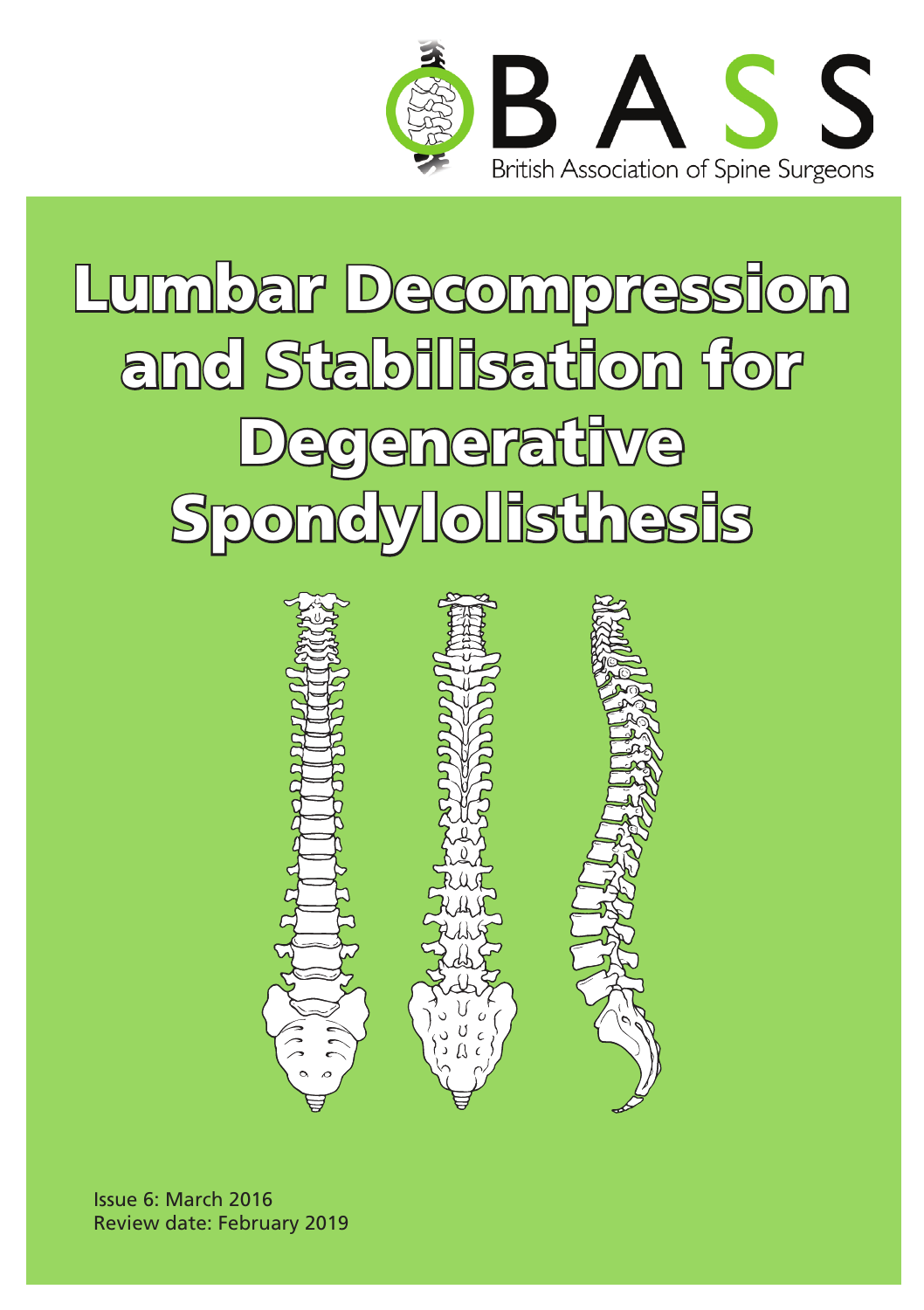Following your recent investigations and consultation with your spinal surgeon, you have been diagnosed with **degenerative lumbar spondylolisthesis**.

This is the forward slippage of one lumbar vertebra (bone of the spine) on the vertebra below it. The slippage occurs because of wear and tear on the joints that link at the back of the vertebra (facet joints), so much so that the spine is unable to maintain its proper position. The degree of spondylolisthesis may vary from mild to severe. Symptoms may include lower back pain and pain in the thighs and buttocks, stiffness, muscle tightness and tenderness in the area of the slippage.

If too much slippage occurs, it can create narrowing of the spinal canal (spinal stenosis).

The normal spinal column has a central canal (or passage) through which the spinal cord passes down. To each side of the canal, spinal nerve roots branch out at every level. The spinal cord stops at the top of the lumbar spine (lower back) and from this point tiny nerve rootlets splay out like a horse's tail forming the cauda equina. The spinal cord, nerve roots and cauda equina are protected by a tough outer membrane, or covering, called the dura mater.

In spinal stenosis, the spinal nerve roots and/or cauda equina become trapped or compressed by narrowing of the canal.

When nerves are compressed they can produce symptoms of pain, numbness and tingling in the legs where the particular spinal nerve supplies. In some cases severe pain and even weakness are experienced.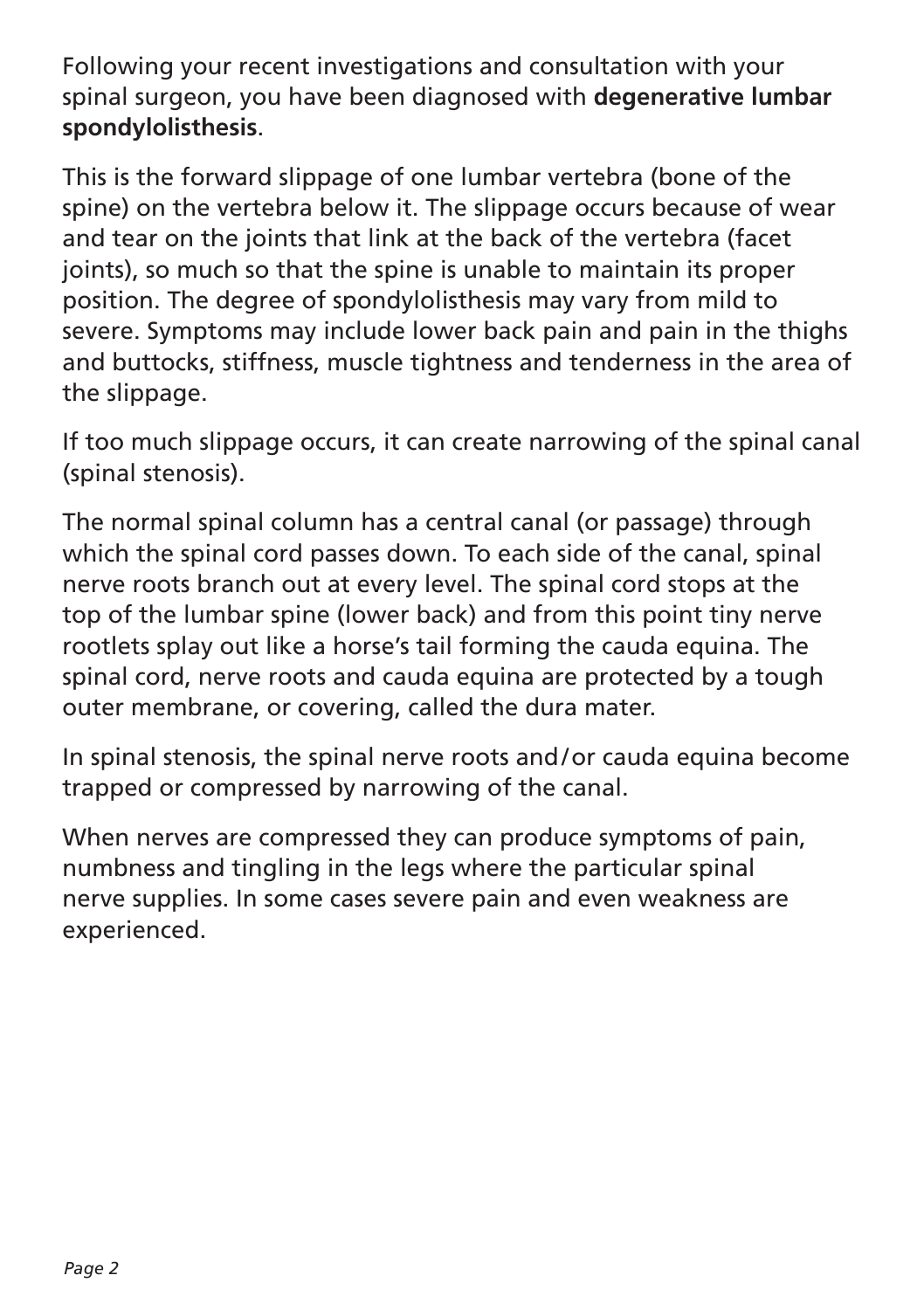

#### **Diagram showing spondylolisthesis at L4/ L5**

#### **X-ray showing spondylolisthesis at L4/ L5**

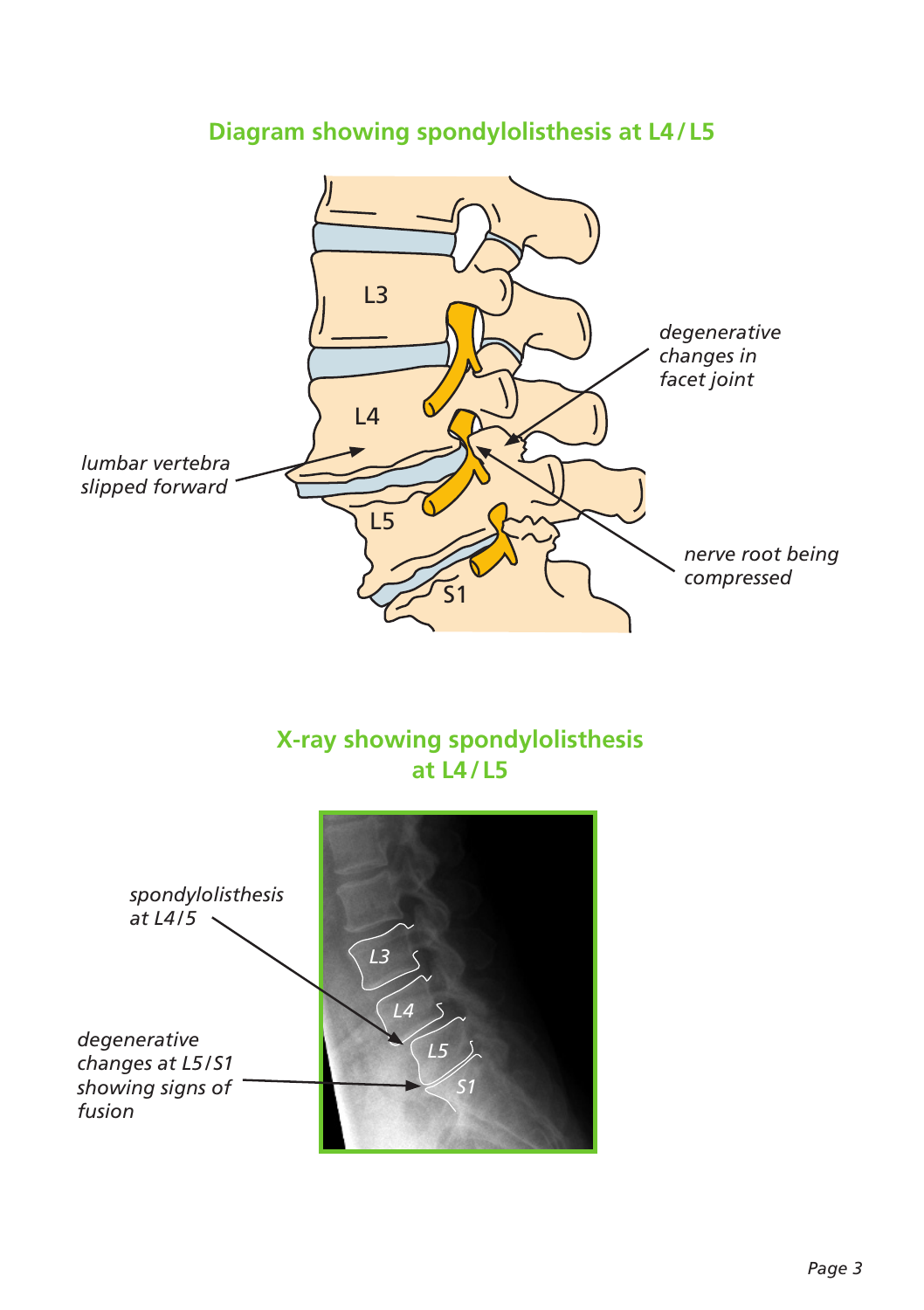Treatment varies depending on the severity of the condition. Most patients only require treatment such as physiotherapy, medication and manipulative therapy, combined with some lifestyle changes.

For patients whose pain does not settle with treatment or where the slippage continues and/or nerve compression has occurred, surgery may be necessary. Surgery would involve taking the pressure off the nerves (decompression), as well as dealing with the instability of the spine by deciding whether an internal system of screws, rods and bone graft to hold together the vertebra is required.

Occasionally, the surgeon will remove the intervertebral disc, the structure between the bones of the spine (vertebra) and fuse that space with a cage and bone graft (lumbar interbody fusion). This can enable the surgeon to heighten the canal that the nerve root travels through and to achieve an all round (360 degree) spinal fusion. The most common way of performing this is to remove the facet joint on one side of the spine to gain access to the disc (transforaminal lumbar interbody fusion [TLIF]).

Sometimes radical decompression surgery can further weaken the spine's stability, so the exact extent of surgery can only be decided during the procedure.

## The operation

The operation is performed under general anaesthetic so you are fully asleep. First, an incision is made in the midline of your back and the muscles are lifted off the bony arch (lamina).

When decompression of the nerve roots is required, a high-speed burr (like a dentist's drill) can be used to thin the bone and gain access into the spinal canal. Bone is then clipped away and the facet joints, which are directly over the nerve roots, are cut back to relieve the pressure on the nerves. The stability of the spine is then assessed at this point. Bone graft may be all that is required at this stage to stabilise the spine through a spinal fusion. The graft is laid between the outer segments of the spine and your own bone will, over time, grow into the bone graft. There are several techniques to get the bone graft needed for spinal fusion: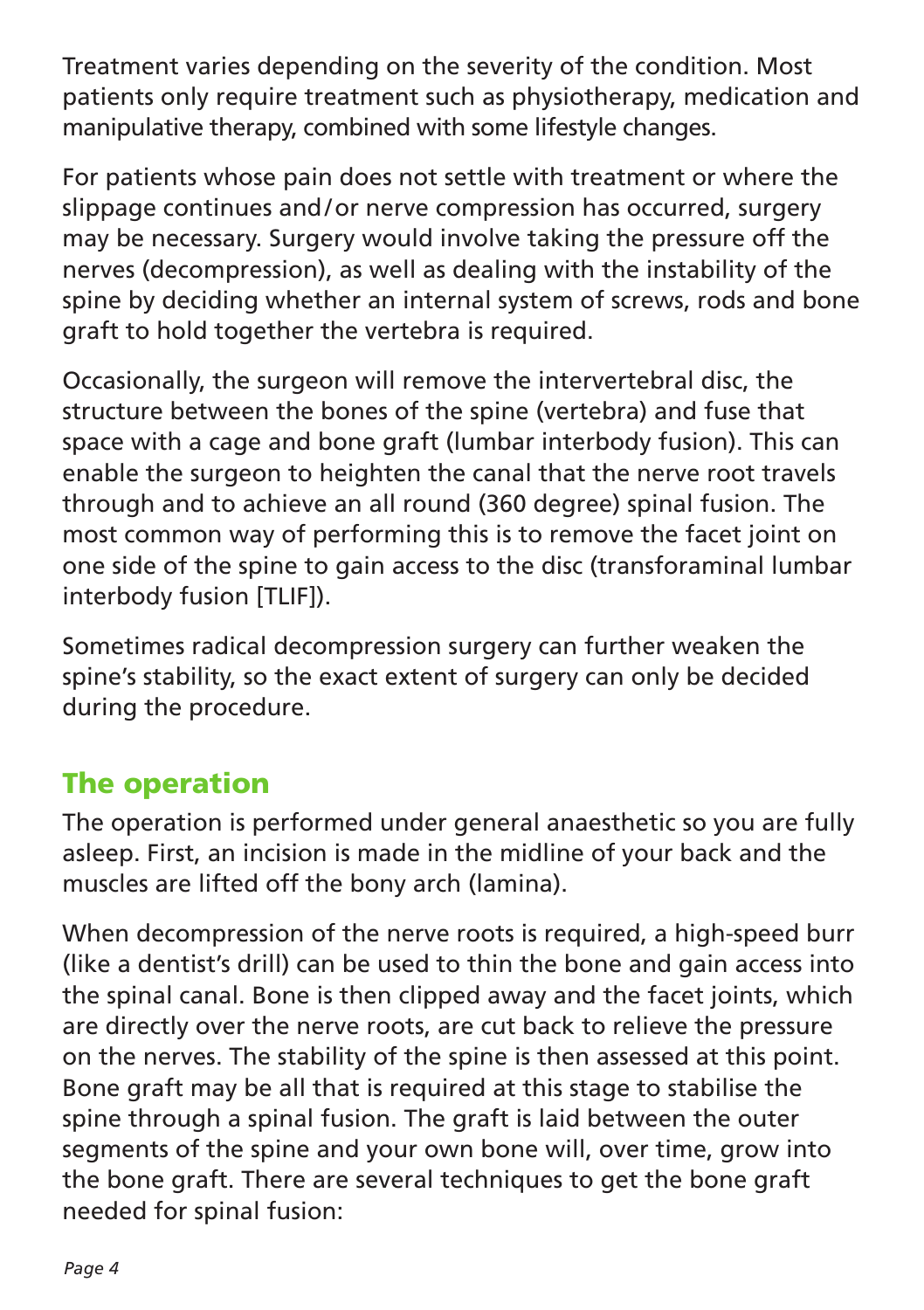- **• patient's own bone (autograft bone).** The bone that is removed during surgery can be used as a bone graft. If more is needed then it can be taken from the pelvis (iliac crest), but this can result in complications including chronic pain from the bone graft site, infection and pelvic fractures so, for the most part, artificial bone is now used;
- **• donor bone (allograft bone).** This eliminates the need to use your own bone. The donor bone graft acts as a calcium scaffolding which your own bone grows into and eventually replaces; or
- • it is also possible to use **artificial bone (bone substitutes).**

If there is concern that slippage of the vertebra could worsen after the surgical decompression, an internal system of support would be necessary and a system of screws and rods would be used. These are called pedicle screws because they are placed into the part of the vertebra of the same name, which goes directly from the back of the spine to the front. These screws then act as firm anchor points to which rods can be connected.

The screws are placed on both sides of the vertebra, above and below the unstable spinal segment. This construction prevents movement at the segment that is being fused. Bone graft is then laid between the outer segments of the spine, in between the transverse process (intertransverse region).

After the bone graft grows and fuses to the spine (after many months), the rods and screws are no longer needed for stability. However, most surgeons do not recommend removing them except in rare cases.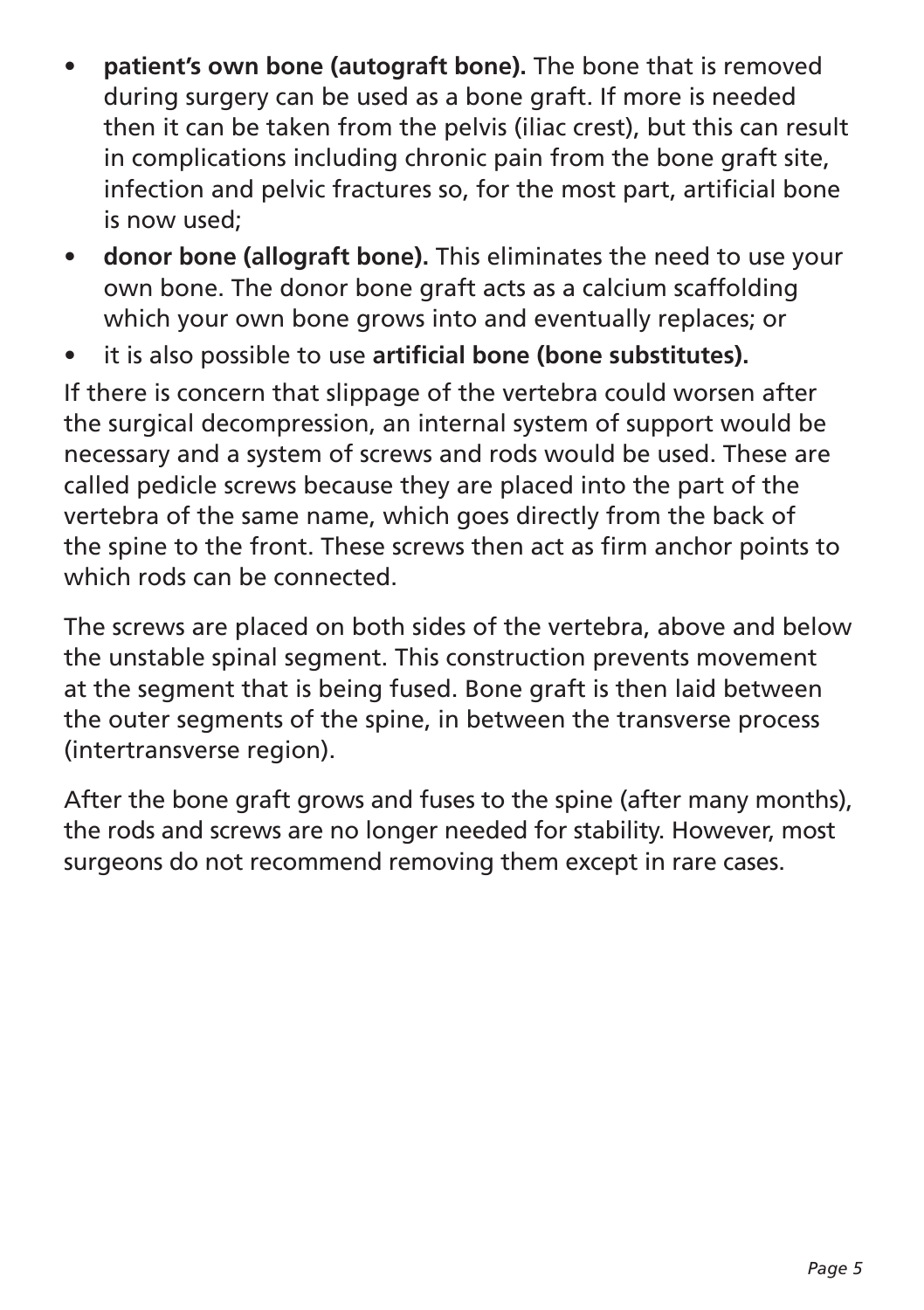

#### Transforaminal lumbar interbody fusion (TLIF)

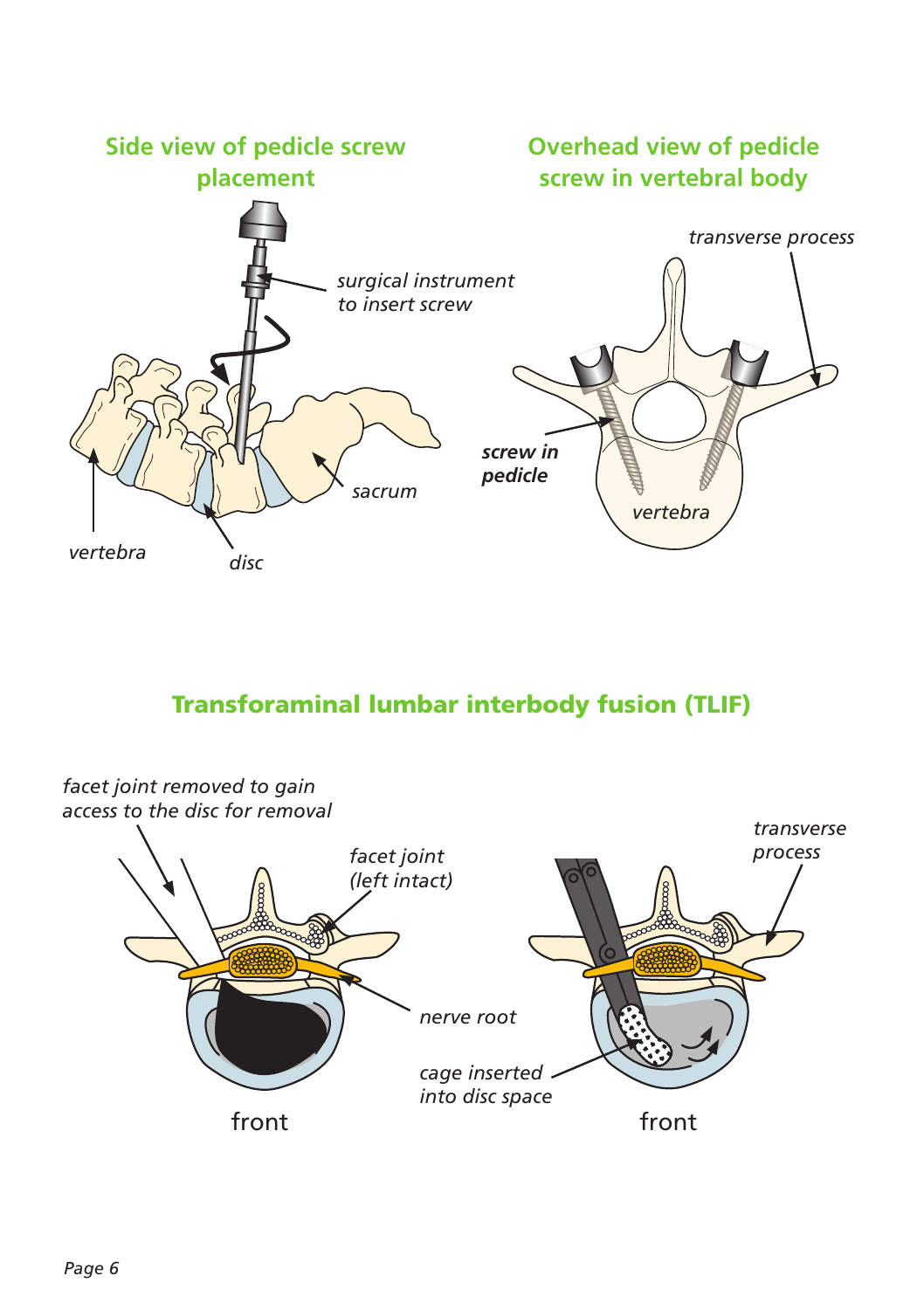#### **X-rays showing the stabilisation system in place, side and front views**





**X-ray showing the cage in place, side view**



## Risks and complications

As with any form of surgery, there are risks and complications associated with this procedure.

These can include:

damage to the nerve root and the outer lining or covering which surrounds the nerve roots (dura). This is reported in < 5% of cases (fewer than 5 out of 100 people). It may occur as a result of the bone being very stuck to the lining and tearing it as the bone is lifted off. Often the hole or tear in the dura is repaired with stitches or a patch. This could result in back or leg pain, weakness or numbness, leaking from the wound, headaches or, very rarely, meningitis;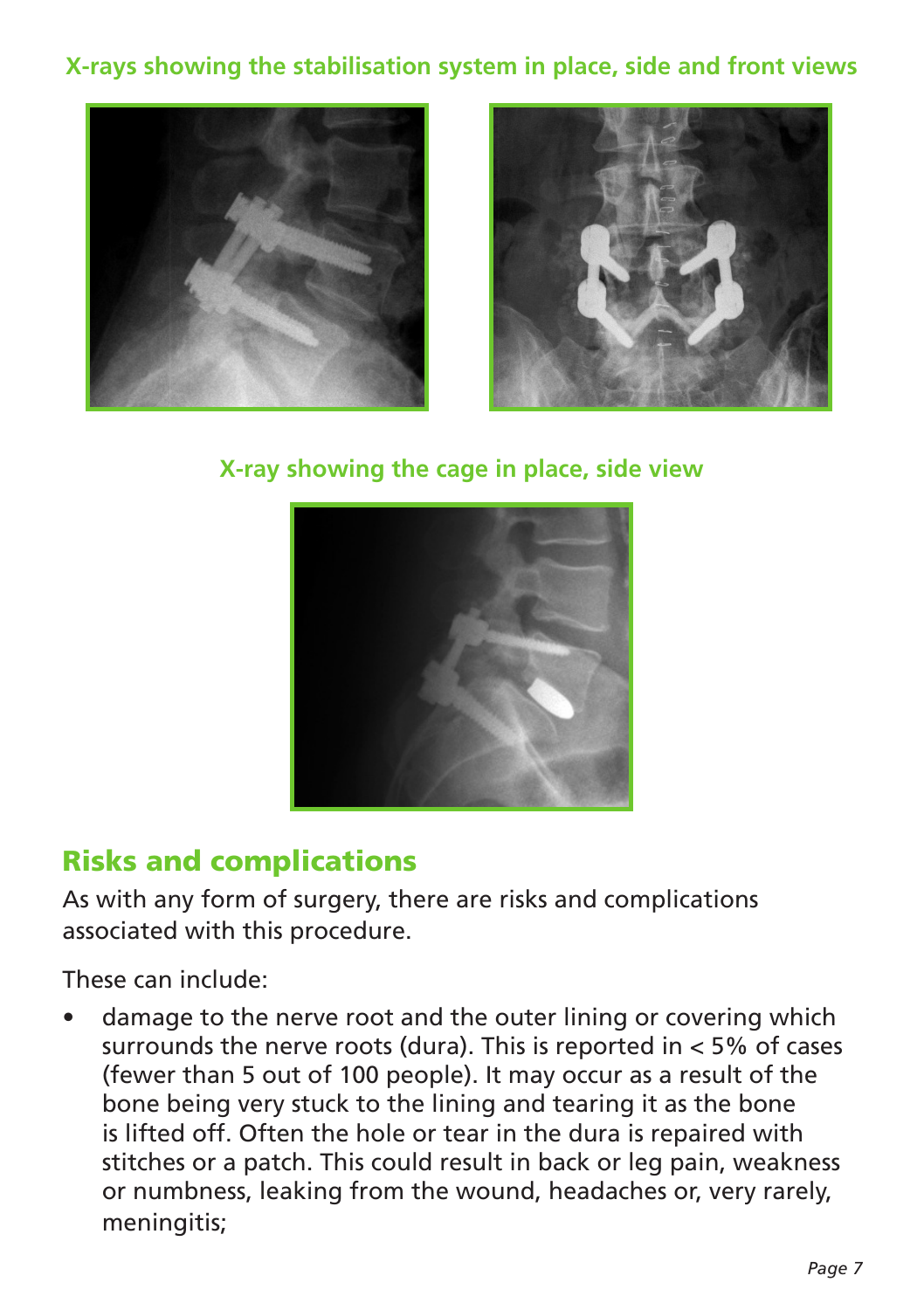- recurrent leg pain as a result of scarring;
- problems with positioning during the operation which might include pressure problems, skin and nerve injuries and eye complications including, very rarely, blindness. A special gel mattress and protection is used to minimise this;
- infection. Superficial wound infections may occur in 2–4% of cases (up to 4 out of 100 people). These are often easily treated with a course of antibiotics. Deep wound infections may occur in < 1% of cases (fewer than 1 out of 100 people). These can be more difficult to treat with antibiotics alone and sometimes patients require more surgery to clean out the infected tissue. This risk may increase for people who have diabetes, reduced immune systems or are taking steroids;
- blood clots (thromboses) in the deep veins of the legs (DVT) or lungs (PE). This occurs when the blood in the large veins of the leg forms blood clots and may cause the leg to swell and become painful and warm to the touch. Although rare, if not treated this could be a fatal condition if the blood clot travels from the leg to the lungs, cutting off the blood supply to a portion of the lung. It is reported as happening in fewer than 1 out of 700 cases. There are many ways to reduce the risk of blood clots forming. The most effective is to get moving as soon as possible after your operation. Walk regularly as soon as you are able to, both in hospital and when you return home. Perform the leg exercises illustrated in the 'Preventing Blood Clots' leaflet and keep well hydrated by drinking plenty of water. Ladies are also advised to stop taking any contraceptive which contains the hormone oestrogen four weeks before surgery, as taking these during spinal surgery can increase the chances of developing a blood clot;
- difficulty with screw placement, including injury to the nerves or screw breakage;
- bleeding. You must inform your consultant if you are taking tablets used to thin the blood, such as warfarin, aspirin or clopidogrel. It is likely you will need to stop taking them before your operation as they increase the risk of bleeding;
- bone graft non-union or lack of solid fusion (pseudoarthrosis). This can occur in up to 5% of cases (5 out of 100 people). See below for factors which can affect fusion;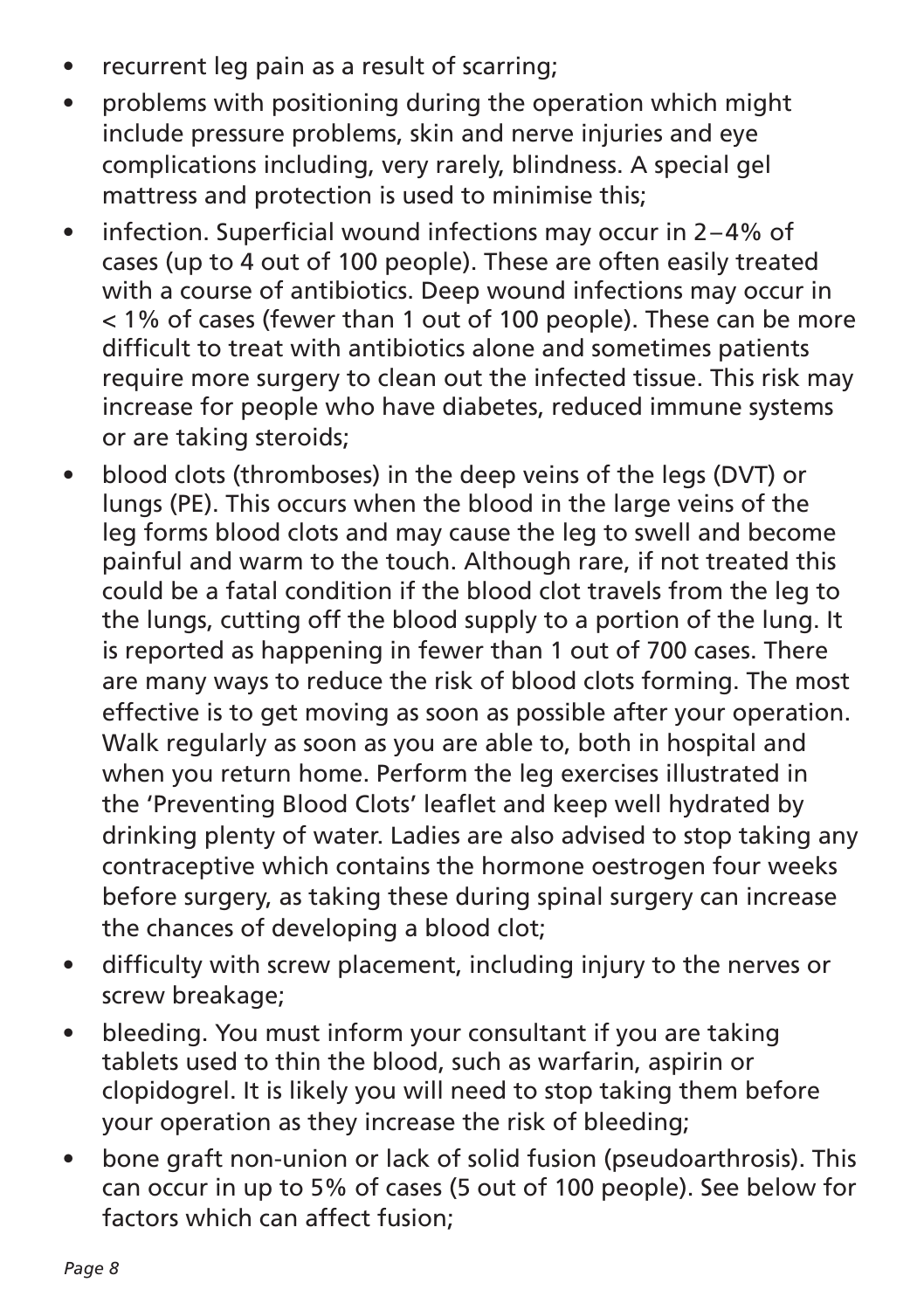- although rare, the surgery may make your symptoms worse than before; and
- there are also very rare but serious complications that in extreme circumstances might include damage to the cauda equina and paralysis (the loss of use of the legs, loss of sensation and loss of control of the bladder and bowel). This can occur through bleeding into the spinal canal after surgery (a haematoma). If an event of this nature was to occur, every effort would be made to reverse the situation by returning to theatre to wash out the haematoma. Sometimes, however, paralysis can occur as a result of damage or reduction of the blood supply of the nerves or spinal cord and this is unfortunately not reversible; and a stroke, heart attack or other medical or anaesthetic problems, including death, which is reported as happening in 1 out of 250,000 cases under general anaesthetic.

#### Factors which may affect spinal fusion and your recovery

There are a number of factors that can negatively impact on a solid fusion following surgery, including:

- smoking:
- diabetes or chronic illness:
- obesity:
- malnutrition:
- • osteoporosis;
- post-surgery activities (see note of recreational activities); and
- long-term (chronic) steroid use.

Of all these factors, the one that can compromise fusion rate the most is smoking. Nicotine has been shown to be a bone toxin and it inhibits the ability of the bone-growing cells in the body (osteoblasts) to grow bone. Patients should make a concerted effort to allow their body the best change for their bone to heal by not smoking.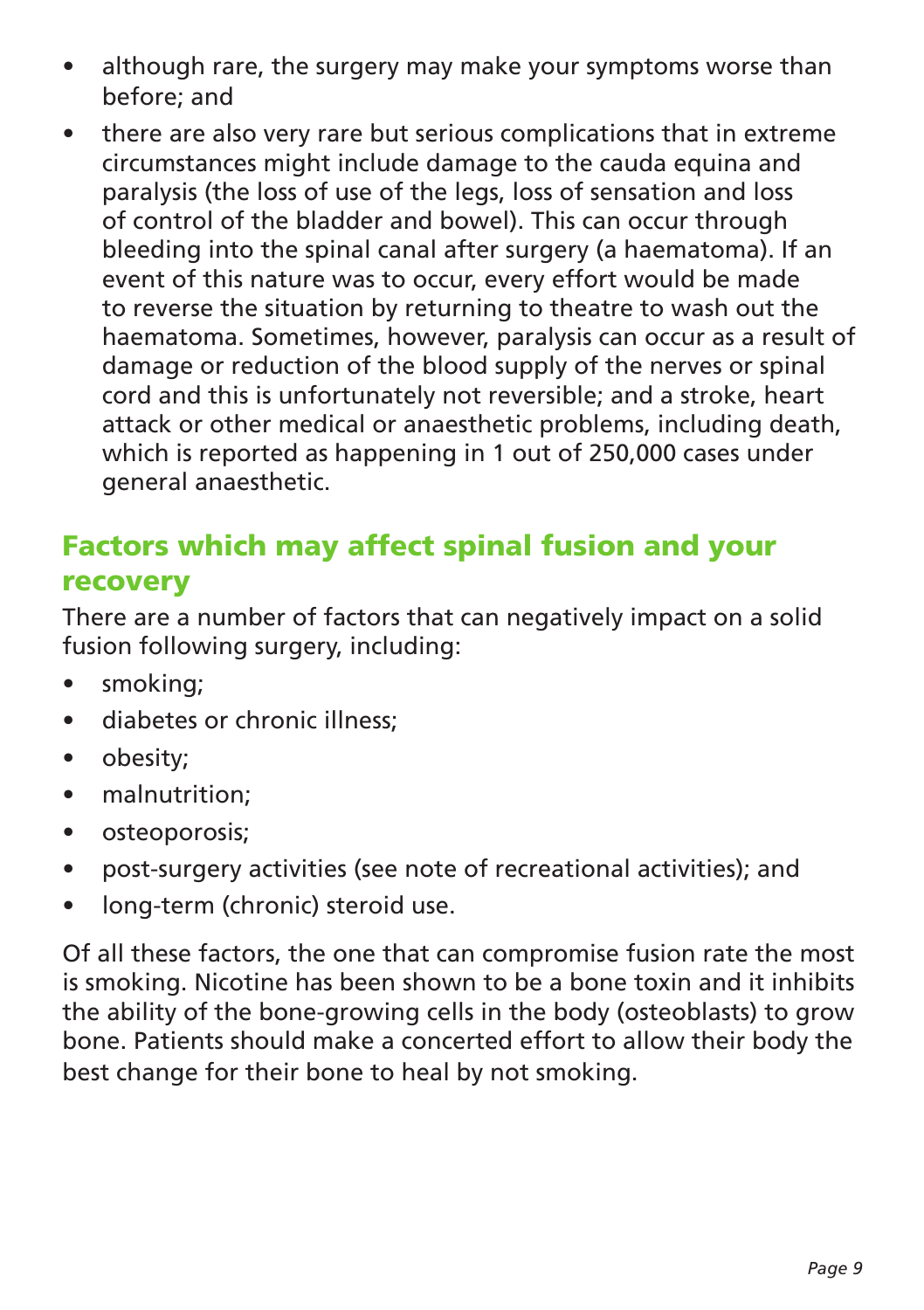## What to expect after surgery

Immediately after the operation you will be taken to the recovery ward, where nurses will regularly monitor your blood pressure and pulse.

Oxygen will be given to you via a face mask for a while, to help you to recover from the anaesthetic. You will have an intravenous drip for about 24 hours or until you are able to drink adequately again after the anaesthetic.

A drain (tube) may come out of your wound if there has been significant bleeding during the operation; this prevents any excess blood or fluid collecting. This will be removed when the drainage has stopped, usually after 24 hours.

You will have some discomfort or pain after surgery but the nursing staff will give you appropriate medication to control this.

Usually, on the first or second day after your operation, the physiotherapist will help you out of bed. They will also show you the correct way to move safely.

## Going home

You will normally be able to leave hospital when you and your physiotherapist are happy with your mobility. This is usually 3–6 days after your operation.

Please arrange for a friend or relative to collect you, as driving yourself or taking public transport is not advised in the early stages of recovery. If you will need hospital transport please inform one of the nurses as soon as possible.

#### Wound care

Your wound will usually be closed with clips. You may shower if you are careful when you get home but bathing should be avoided for two weeks, until the wound is completely dry. Please do not remove your wound dressing, unless it accidentally gets wet, until your clips are removed. If a new dressing is required then a simple dry dressing from the pharmacist (chemist) is sufficient.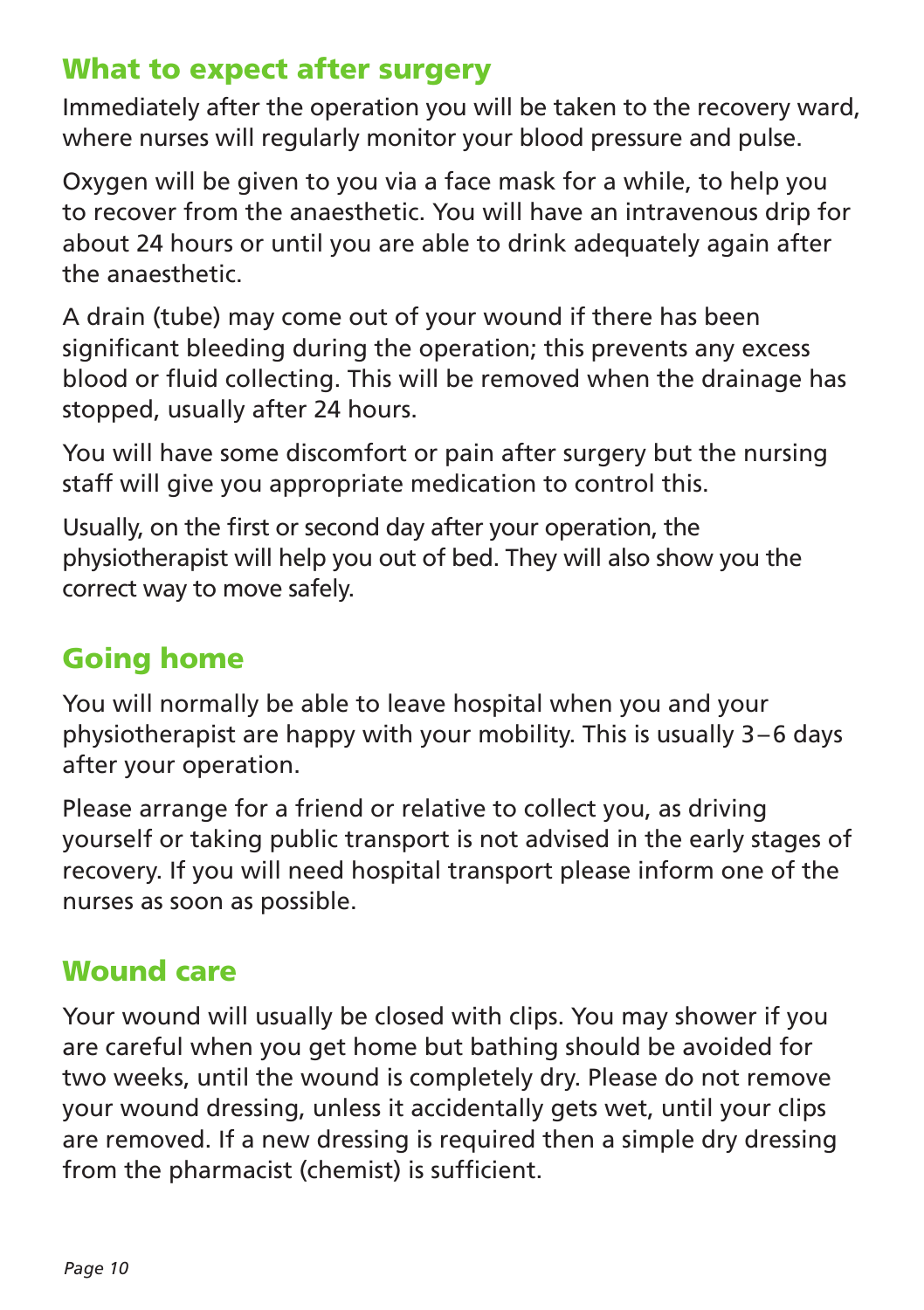#### Please contact your GP if you have:

- any redness around the wound;
- wound leakage; or
- • a high temperature.

The ward will tell you if a community (district) nurse has been arranged to come to your home to remove the clips, or ask you to arrange an appointment with your GP practice nurse for the clips to be removed. This will usually be 10 days after your surgery.

Date of clip removal: / /

## Recreational activities

Walking is the best activity to do after your surgery. It promotes healthy circulation and aids the healing process. You should have a gradual return to normal activity over the coming weeks.

#### Driving

Sitting for prolonged periods after your surgery is not advisable, including driving a car. If you have no altered sensation or weakness in your legs then you may return to driving when you feel safe to do so, but don't travel long distances without taking regular breaks to stretch your legs. Please discuss driving with your surgeon before you leave hospital.

## Lifting and carrying

Please refer to the physiotherapy advice sheet and other advice from your physiotherapist. You should avoid heavy lifting and carrying for several weeks.

#### Follow-up

You will be sent a clinic appointment for 8–12 weeks after your surgery. If you have any queries before this appointment please contact the nurse specialist for your consultant's team.

 $\rightarrow$